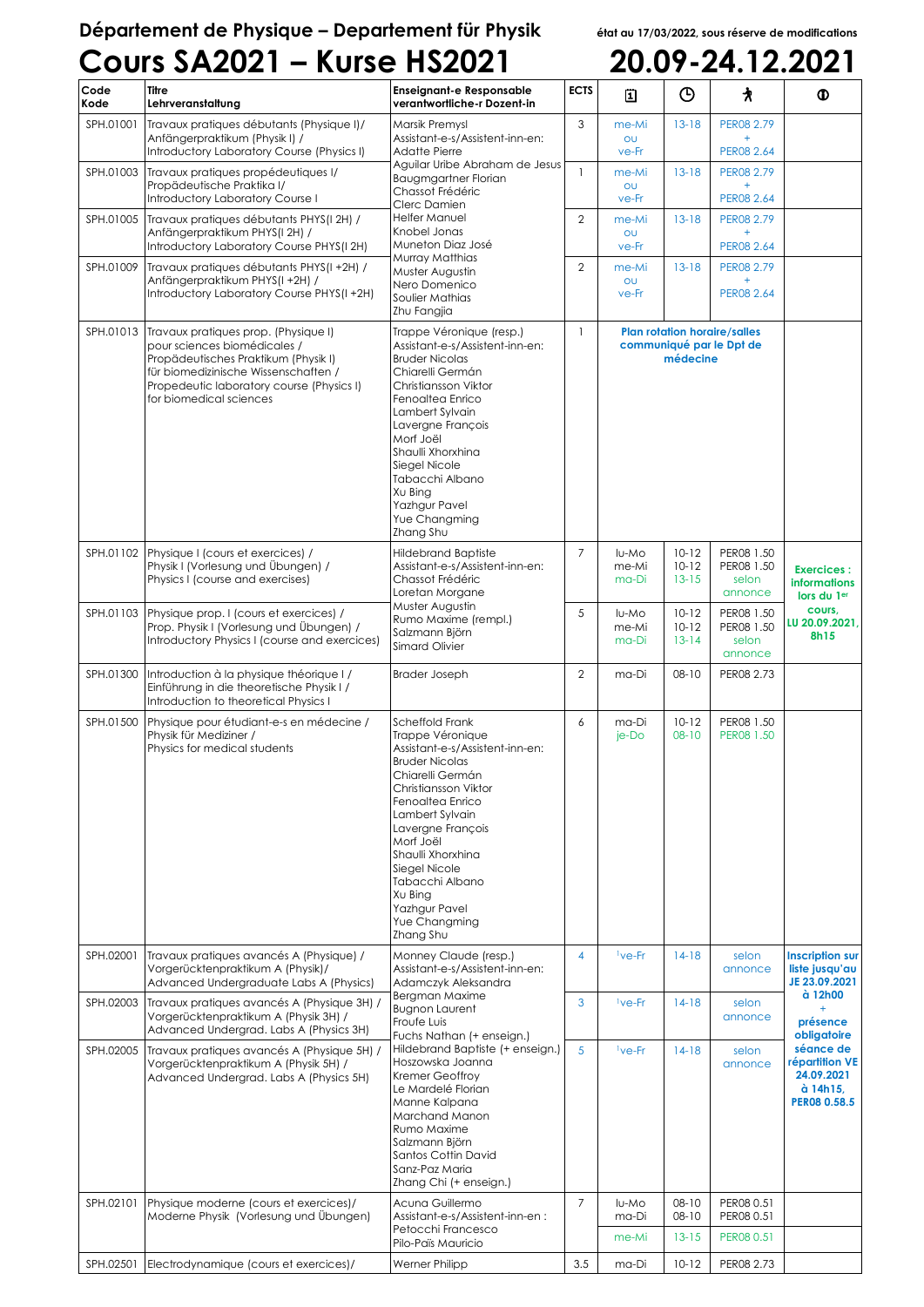|           | Elektrodynamik (Vorlesung und Übungen)                                               | Assistant-e-s/Assistent-inn-en:<br>Lysne Markus                                                                                                                                                                                                                                                                                                                 |              | me-Mi                                                                                                                                                                                                                                                                      | $10 - 12$                                  | PER08 2.73                                                                                               | <b>Semaines impaires</b><br>ungerade Wochen                                                                                                                              |
|-----------|--------------------------------------------------------------------------------------|-----------------------------------------------------------------------------------------------------------------------------------------------------------------------------------------------------------------------------------------------------------------------------------------------------------------------------------------------------------------|--------------|----------------------------------------------------------------------------------------------------------------------------------------------------------------------------------------------------------------------------------------------------------------------------|--------------------------------------------|----------------------------------------------------------------------------------------------------------|--------------------------------------------------------------------------------------------------------------------------------------------------------------------------|
| SPH.02701 | Mécanique classique /                                                                | <b>Brader Joseph</b>                                                                                                                                                                                                                                                                                                                                            | 3.5          | me-Mi                                                                                                                                                                                                                                                                      | $8 - 10$                                   | PER08 2.73                                                                                               |                                                                                                                                                                          |
|           | Klassische Mechanik /<br><b>Classical Mechanics</b>                                  | Assistant-e-s/Assistent-inn-en:<br>Tschopp Salomée                                                                                                                                                                                                                                                                                                              |              | me-Mi                                                                                                                                                                                                                                                                      | $10 - 12$                                  | PER08 2.73                                                                                               | <b>Semaines paires</b><br>gerade Wochen                                                                                                                                  |
| SPH.03003 | Proséminaire / Proseminar / Student Colloquia Trappe Véronique                       | <b>Brader Joe</b>                                                                                                                                                                                                                                                                                                                                               | $\mathbf{1}$ | je - Do                                                                                                                                                                                                                                                                    | $10 - 11$                                  | PER08 0.51                                                                                               |                                                                                                                                                                          |
| SPH.03007 | Travaux pratiques avancés /<br>Vorgerücktenpraktika /<br>Advanced undergraduate Labs | Monney Claude (coord.)<br>Assistant-e-s/Assistent-inn-en:<br>Adamczyk Aleksandra<br><b>Bergman Maxime</b><br><b>Bugnon Laurent</b><br>Froufe Luis<br><b>Fuchs Nathan</b><br>Hoszowska Joanna<br>Kremer Geoffroy<br>Le Mardelé Florian<br>Manne Kalpana<br>Marchand Manon<br>Rumo Maxime<br>Salzmann Björn<br>Santos Cottin David<br>Sanz-Paz Maria<br>Zhang Chi | 4            | <sup>1</sup> ve-Fr                                                                                                                                                                                                                                                         | $14-18$                                    | selon<br>annonce                                                                                         | <b>Inscription sur</b><br>liste jusqu'au<br>JE 19.09.2019<br>à 12h00<br>présence<br>obligatoire<br>séance de<br>répartition VE<br>20.09.2019 à<br>14h15, PER08<br>0.58.5 |
| SPH.03104 | Atomic Physics (lecture and exercises)                                               | Hoszowska Joanna<br>Assistant-e-s/Assistent-inn-en:<br>Dos Reis Cantarino Marli                                                                                                                                                                                                                                                                                 | 3.5          | me-Mi                                                                                                                                                                                                                                                                      | $08 - 10$                                  | PER08 0.51                                                                                               |                                                                                                                                                                          |
| SPH.04104 |                                                                                      |                                                                                                                                                                                                                                                                                                                                                                 |              | $2ma-Di$                                                                                                                                                                                                                                                                   | $13 - 15$                                  | PER08 0.51                                                                                               | Sem. impaires/<br><b>Odd weeks</b>                                                                                                                                       |
| SPH.03303 | Magnetism and quantum fluids (lecture and                                            | Monney C. (resp.)                                                                                                                                                                                                                                                                                                                                               | 3.5          | je-Do                                                                                                                                                                                                                                                                      | $08 - 10$                                  | PER08 0.51                                                                                               |                                                                                                                                                                          |
| SPH.04303 | exercises)                                                                           | Assistant-e-s/Assistent-inn-en:<br>Sarkar Subhrangsu                                                                                                                                                                                                                                                                                                            |              | $2ma-Di$                                                                                                                                                                                                                                                                   | $13 - 15$                                  | PER08 0.51                                                                                               | Sem. paires/<br><b>Even weeks</b>                                                                                                                                        |
| SPH.03503 | Mécanique statistique classique /                                                    | Zhang Yi-Cheng                                                                                                                                                                                                                                                                                                                                                  | 3.5          | me-Mi                                                                                                                                                                                                                                                                      | $13 - 15$                                  | PER08 2.73                                                                                               |                                                                                                                                                                          |
| SPH.04503 | Klassische statistische Mechanik /<br>Classical statistical mechanics                | Assistant-e-s/Assistent-inn-en:<br>Baybusinov Izat Bagdatovitch                                                                                                                                                                                                                                                                                                 |              | $2ma-Di$                                                                                                                                                                                                                                                                   | $8 - 10$                                   | PER08 0.58.5                                                                                             | Sem. impaires/<br><b>Odd weeks</b>                                                                                                                                       |
| SPH.03700 | Physique de tous les jours /<br>Physik im Alltag / Physics of daily life             | Steiner Ullrich (AMI)                                                                                                                                                                                                                                                                                                                                           | 3            | ve-Fr                                                                                                                                                                                                                                                                      | $10 - 12$                                  | PER08 0.51<br>Attention:<br>12.11.2021<br>19.11.2021<br>10.12.2021<br>17.12.2021<br>$\sim$ cours au 1.50 |                                                                                                                                                                          |
| SPH.04003 | Project / Projekt / Project                                                          | Hildebrand B. (resp.)<br>Group leaders                                                                                                                                                                                                                                                                                                                          | 5            |                                                                                                                                                                                                                                                                            |                                            |                                                                                                          |                                                                                                                                                                          |
| SPH.04004 | Colloque / Kolloquium / Colloquia                                                    | Werner Philipp                                                                                                                                                                                                                                                                                                                                                  | 0.5          | me-Mi                                                                                                                                                                                                                                                                      | $17 - 19$                                  | PER08 0.51                                                                                               |                                                                                                                                                                          |
| SPH.04007 | Proséminaires / Proseminarien / Proseminars                                          | Trappe Véronique<br><b>Brader Joe</b>                                                                                                                                                                                                                                                                                                                           | $\mathbf{1}$ | je - Do                                                                                                                                                                                                                                                                    | $10 - 11$                                  | PER08 0.51                                                                                               |                                                                                                                                                                          |
| SPH.04010 | Présentation de projet / Projekt Vortrag<br>Project presentation                     | Hildebrand Baptiste (resp.)<br>Group leaders                                                                                                                                                                                                                                                                                                                    | $\mathbf{1}$ | me-Mi                                                                                                                                                                                                                                                                      | $17-18$                                    | PER08 0.51                                                                                               | En principe me<br>17-18, PER08 0.51                                                                                                                                      |
| SPH.05001 | Travail de Master / Master-Arbeit / Master<br>Thesis                                 | Hildebrand Baptiste (resp.)<br>Group leaders                                                                                                                                                                                                                                                                                                                    | 36           |                                                                                                                                                                                                                                                                            |                                            |                                                                                                          |                                                                                                                                                                          |
|           | <b>Elective Courses</b>                                                              |                                                                                                                                                                                                                                                                                                                                                                 |              |                                                                                                                                                                                                                                                                            |                                            |                                                                                                          |                                                                                                                                                                          |
| SPH.04722 | Numerical methods for physicists                                                     | Medo Matus                                                                                                                                                                                                                                                                                                                                                      | 3            | lu-Mo                                                                                                                                                                                                                                                                      | $10 - 12$                                  | PER08 0.51                                                                                               |                                                                                                                                                                          |
|           | SPH.04732 Relativity and cosmology                                                   | Leuenberger Christoph                                                                                                                                                                                                                                                                                                                                           | 3            | lu-Mo                                                                                                                                                                                                                                                                      | $13 - 15$                                  | PER08 0.51                                                                                               |                                                                                                                                                                          |
| SPH.04739 | Scattering of light: Fundamentals and<br>applications                                | Aubry Geoffroy                                                                                                                                                                                                                                                                                                                                                  | 3            | ve/Fr 12.11.2021, 08-12, PER08 0.51<br>ve/Fr 19.11.2021, 08-12, PER08 0.51<br>je/Do 02.12.2021, 13-17, PER08 lab<br>je/Do 09.12.2021, 13-17, PER08 lab<br>ve/Fr 10.12.2021, 08-12, PER08 0.51<br>je/Do 16.12.2021, 13-17, PER08 lab<br>ve/Fr 17.12.2021, 08-12, PER08 0.51 | Special<br>schedule<br>courses<br>and labs |                                                                                                          |                                                                                                                                                                          |

<sup>1</sup>Plus 4h/sem. à convenir – zusätzlich 4 Std. pro Woche zu vereinbaren

<sup>2</sup> Tous les 15 jours – alle 14 Tage

Bleu/blau/blue = labos/Laborarbeiten/labs

Vert/grün/green = exercices/Übungen/exercises

## **Congés SA2021 / Vorlesungsfreie Tage HS2021:**

**Toussaint / Allerheiligen** : lu/Mo 1.11.2021 **Dies academicus** : lu/Mo 15.11.2021 **Immaculée Conception / Mariä Empfängnis** : me/Mi 8.12.2021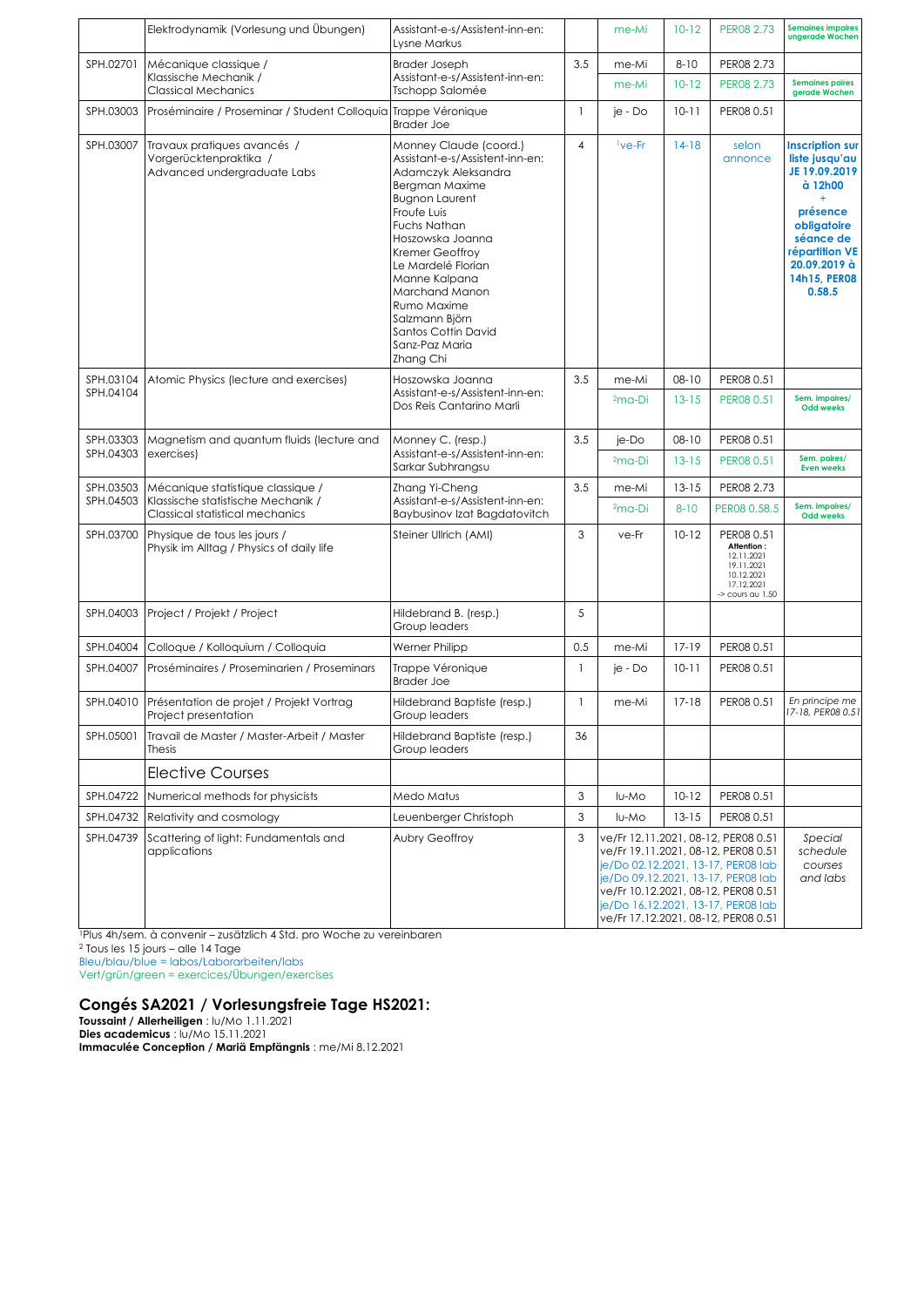## **Département de Physique – Departement für Physik état au 17/03/2022, sous réserve de modifications Cours SP2022 – Kurse FS2022 21.02-3.06.2022**

| Code<br>Kode | <b>Titre</b><br>Lehrveranstaltung                                                                                                                                                                                                                          | <b>Enseignant-e Responsable</b><br>verantwortliche-r Dozent-in                                                                                                                                                                                                                                                                                                                              | <b>ECTS</b><br><b>ECTS</b> | 圓                                                                           | $\odot$                           | 水                                            | ⊕                                           |
|--------------|------------------------------------------------------------------------------------------------------------------------------------------------------------------------------------------------------------------------------------------------------------|---------------------------------------------------------------------------------------------------------------------------------------------------------------------------------------------------------------------------------------------------------------------------------------------------------------------------------------------------------------------------------------------|----------------------------|-----------------------------------------------------------------------------|-----------------------------------|----------------------------------------------|---------------------------------------------|
| SPH.01002    | Travaux pratiques débutants (Physique II) /<br>Anfängerpraktikum (Physik II) /<br>Introductory Laboratory Course (Physics II)                                                                                                                              | Marsik P. (responsable)<br>Assistant-e-s/Assistent-inn-en:<br>Adatte Pierre                                                                                                                                                                                                                                                                                                                 | 3                          | me-Mi,<br>OU<br>ve-Fr                                                       | $13 - 18$                         | PER08 2.79<br>PER08 2.64                     |                                             |
| SPH.01004    | Travaux pratiques prop. (Physique II) /<br>Propädeutische Praktika (Physik II) /<br>Introductory Laboratory Course (Physics II)                                                                                                                            | Aguilar Uribe Abraham De Jesus<br><b>Baumgartner Florian</b><br>Chassot Frédéric<br>Clerc Damien                                                                                                                                                                                                                                                                                            | $\mathbf{1}$               | me-Mi,<br>OU<br>ve-Fr                                                       | $13 - 18$                         | PER08 2.79<br>PER08 2.64                     |                                             |
| SPH.01006    | Travaux pratiques débutants (Physique II 2E) /<br>Anfängerpraktikum (Physik II 2E) /<br>Introductory Laboratory Course (Physics II 2E)                                                                                                                     | Helfer Manuel<br>Knobel Jonas<br>Lambert Sylvain                                                                                                                                                                                                                                                                                                                                            | $\overline{2}$             | me-Mi,<br>OU<br>ve-Fr                                                       | $13 - 18$                         | PER08 2.79<br>PER08 2.64                     |                                             |
| SPH.01010    | Travaux pratiques débutants (Physique II +2E)<br>Anfängerpraktikum (Physik II +2E) /<br>Introductory Laboratory Course (Physics II +2E)                                                                                                                    | Muñeton Diaz José<br>Nero Domenico<br>Sarkar Subhrangsu<br>Soulier Mathias<br>Zhu Fangjia                                                                                                                                                                                                                                                                                                   | $\overline{2}$             | me-Mi,<br>OU<br>ve-Fr                                                       | $13 - 18$                         | PER08 2.79<br>$+$<br>PER08 2.64              |                                             |
| SPH.01014    | Travaux pratiques propédeutiques (Physique II) Trappe V. (resp.)<br>pour sciences biomédicales /<br>Propädeutisches Praktikum (Physik II)<br>für biomedizinische Wissenschaften /<br>Propedeutic laboratory course (Physics II)<br>for biomedical sciences | Assistant-e-s/Assistent-inn-en:<br>Lavergne François<br>Morf Joël<br>Murray Matthias<br>Shaulli Xhorxhina<br>Siegel Navarro Nicole<br>Yazhgur Pavel<br>Yue Changming<br>Zhang Shu                                                                                                                                                                                                           | $\mathbf{1}$               | <b>Plan rotation horaire/salles</b><br>communiqué par le Dpt de<br>médecine |                                   |                                              |                                             |
| SPH.01202    | Physique II (cours et exercices) /<br>Physik II (Vorlesung und Übungen) /<br>Physics II (courses and exercises)                                                                                                                                            | Bernhard Christian (resp.)<br>Hildebrand B. (coord.)<br>Assistant-e-s/Assistent-inn-en:<br><b>Hildebrand Baptiste</b>                                                                                                                                                                                                                                                                       | $\overline{7}$             | ma-Di<br>je-Do<br>ma-Di                                                     | $10 - 12$<br>$10-12$<br>$13 - 15$ | PER08 1.50<br>PER08 1.50<br>selon<br>annonce |                                             |
| SPH.01203    | Physique prop. Il (cours et exercices) /<br>Prop.Physik II (Vorlesung und Übungen) /<br>Introductiory Physics II (course and exercises)                                                                                                                    | Bernhard Christian (resp.)<br>Hildebrand B. (coord.)<br>Assistant-e-s/Assistent-inn-en:<br>Chassot Frédéric<br>Lorétan Morgane Myriam<br>Rumo Maxime<br>Salzmann Björn<br>Simard Olivier                                                                                                                                                                                                    | 5                          | ma-Di<br>je-Do<br>ma-Di                                                     | $10-12$<br>$10-12$<br>$13 - 14$   | PER08 1.50<br>PER08 1.50<br>selon<br>annonce |                                             |
| SPH.01400    | Introduction à la physique théorique II /<br>Einführung in die theoretische Physik II /<br>Introduction to theoretical physics II                                                                                                                          | <b>Hildebrand Baptiste</b>                                                                                                                                                                                                                                                                                                                                                                  | $\overline{2}$             | ma-Di                                                                       | $08 - 10$                         | PER08 2.73                                   |                                             |
| SPH.02002    | Travaux pratiques avancés P (Physique) /<br>Vorgerücktenpraktikum P (Physik) /<br>Advanced undergraduate labs P (Physics)                                                                                                                                  | Monney Claude (resp.)<br>Assistant-e-s/Assistent-inn-en:<br>Fuchs Nathan (+ ens.)                                                                                                                                                                                                                                                                                                           | $\overline{4}$             | <sup>1</sup> ve-Fr                                                          | $14-18$                           | selon<br>annonce                             |                                             |
| SPH.02004    | Travaux pratiques avancés P (Physique 2E) /<br>Vorgerücktenpraktika P (Physik 2E) /<br>Advanced undergraduate labs P (Physics (2E)                                                                                                                         | Hildebrand Baptiste (+ ens.)<br>Zhang Chi (+ ens.)<br>Adamczyk Aleksandra Katarzyna<br>Aguilar Uribe Abraham De Jesus<br><b>Buanon Laurent</b><br>Chassot Frédéric<br>Froufe Perez Luis Salvador<br>Hoszowska Joanna<br>Lorétan Morgane Myriam<br>Manne Kalpana<br>Marchand Manon Céline<br>Medo Matús<br>Muster Augustin<br>Salzmann Björn<br>Santos Cottin David Pascal<br>Sanz-Paz Maria | $\overline{2}$             | <sup>1</sup> ve-Fr                                                          | $14-18$                           | selon<br>annonce                             |                                             |
|              | SPH.02203 Intro à la physique des particules<br>et à la physique nucléaire /<br>Einführung in die Teilchen- und Kernphysik /<br>Intro to particle, nuclear, and astrophysics                                                                               | <b>Beck Hans Peter</b><br>Assistant-e-s/Assistent-inn-en:<br>Muster Augustin                                                                                                                                                                                                                                                                                                                | 3.5                        | me-Mi<br>ma-Di                                                              | $13 - 15$<br>$8 - 10$             | PER08 0.51<br>PER08 0.51                     | <b>Semaines impaires</b><br>ungerade Wochen |
| SPH.02402    | Thermodynamique / Thermodynamik /<br>Thermodynamics                                                                                                                                                                                                        | Zhang Yi-Cheng<br>Assistant-e-s/Assistent-inn-en:<br>Baybusinov Izat Bagdatovich                                                                                                                                                                                                                                                                                                            | 3.5                        | lu-Mo<br>$2ma-Di$                                                           | $08 - 10$<br>$8 - 10$             | PER08 2.73<br>PER08 0.51                     | <b>Semaines paires</b><br>gerade Wochen     |
| SPH.02601    | Mécanique quantique / Quantenmechanik /<br>Quantum mechanics                                                                                                                                                                                               | Medo Matus<br>Assistant-e-s/Assistent-inn-en:<br>Christiansson Erik Gustav Viktor                                                                                                                                                                                                                                                                                                           | $\overline{7}$             | ma-Di<br>me-Mi                                                              | $10 - 12$<br>$08 - 10$            | PER08 2.73<br>PER08 2.73                     |                                             |
| SPH.02801    | Méthodes mathématiques de la physique /                                                                                                                                                                                                                    | Mushkaev Ruslan<br>Leuenberger Christoph (MA)                                                                                                                                                                                                                                                                                                                                               | $\overline{7}$             | ma-Di<br>lu-Mo                                                              | $15 - 17$<br>$10-12$              | PER08 2.73<br>PER08 0.51                     |                                             |
|              | Mathematische Methoden der Physik /<br>Mathematical methods of physics                                                                                                                                                                                     | Froufe Luis<br>Assistant-e-s/Assistent-inn-en:<br>Fenoaltea Enrico Maria<br>Chen Jiyu                                                                                                                                                                                                                                                                                                       |                            | ma-Di<br>me-Mi                                                              | $13 - 15$<br>$10-12$              | PER08 0.51<br>PER08 0.51                     |                                             |
| SPH.03004    | Proséminaire / Proseminar / Student colloquia                                                                                                                                                                                                              | Trappe Véronique                                                                                                                                                                                                                                                                                                                                                                            | $\mathbf{1}$               | je-Do                                                                       | $9 - 10$                          | PER08 0.51                                   |                                             |
| SPH.03008    | Initiation à la recherche /<br>Einführung in die Forschung /<br>Introduction to scientific research                                                                                                                                                        | Hildebrand Baptiste (resp.)<br>Acuna Guillermo Pedro<br><b>Brader Joseph</b><br>Froufe Perez Luis Salvador<br>Hoszowska Joanna                                                                                                                                                                                                                                                              | 6                          |                                                                             |                                   |                                              |                                             |